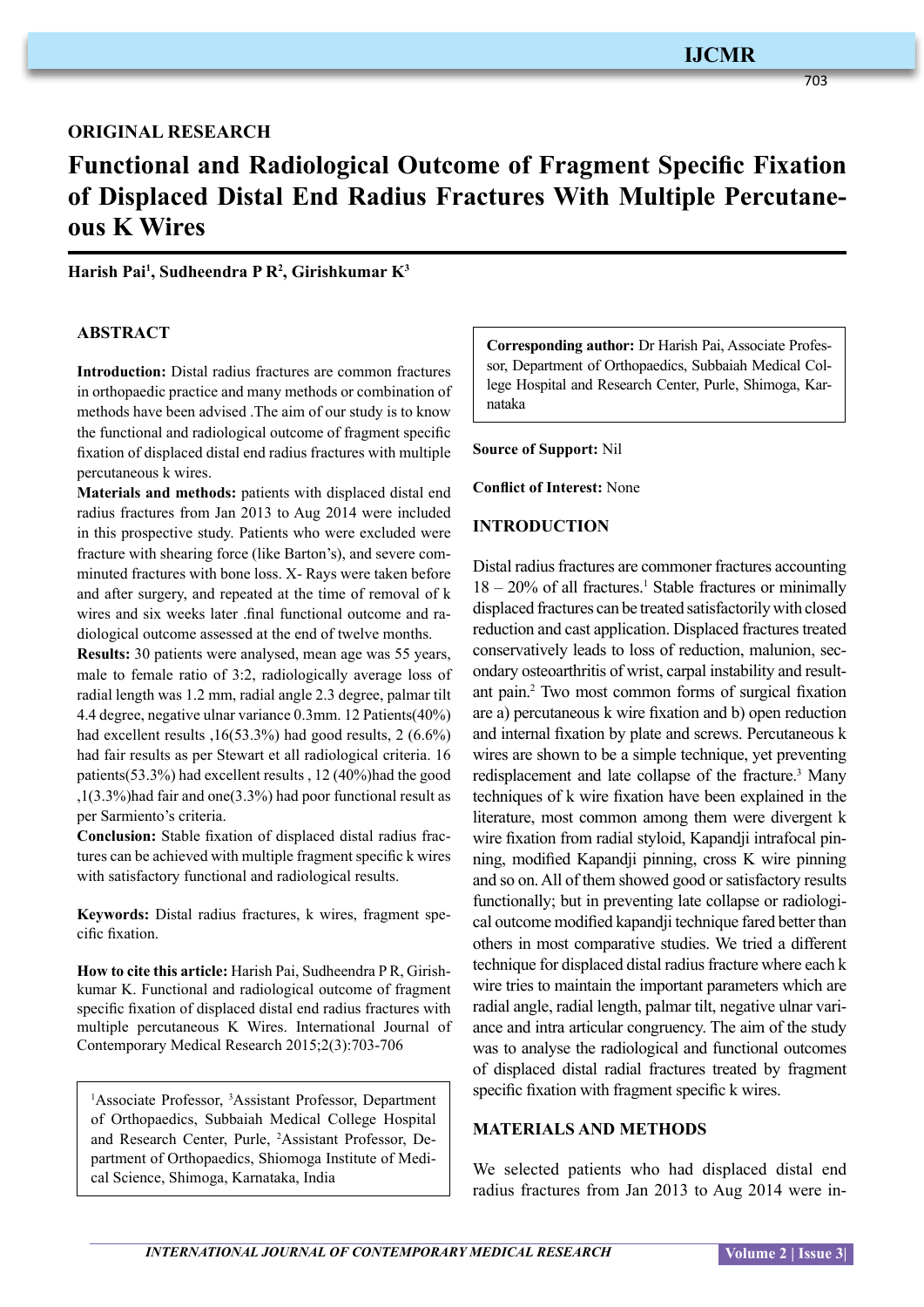cluded in this prospective study. Total 30 patients were taken in to study; patients who had displaced distal radius fractures and skeletally mature were included. Patients who were excluded were fractures with shearing force (like Barton's)[AO 23-B2 and 23-B3], and severly comminuted fractures with bone loss[AO 23-C3]. Patients who had ipsilateral other bony injury or soft tissue injury, bilateral wrist injuries and patients who presented late (more than two weeks) were excluded. On plain radiographs fractures were divided in to extra articular and intra-articular. Extra articular fractures were divided in to without comminution or with comminution. Intra articular fractures were divided in to undispalced fractures and displaced fractures with a step between scaphoid and lunate fossa.

Procedure is done under brachial block or under GA, Standard reduction technique followed, checked under image intensifier. Stabilization done as follows.

1)Intra articular fracture stabilization – try to achieve reduction between radial fossa and lunate fossa a) if reduction achieved pass 1.2 mm k wire from lateral side of radial styloid latero medially just subchondral to lunate fossa which will act as raft to prevent redisplacement (Figure-1). Release of traction should hold articular step, If not then b) pass one more 1.2 mm k wire from same level in latero medially direction but entry point 5mm ventral to primary k wire so that they are parallel in lateral view but looks overlapping in A P view. c) If reduction is not achieved then pass 1.2 mm k wire in radial styloid and reduce as joy stick manoeuvre, and pass stabilizing k wire as explained earlier. Once intrarticular fracture is fixed, then proceed to further stabilization as explained in extrarticular fixation. 2) Extra articular fracture stabilization- Once reduction achieved, a)1.8 or 2mm k wires passed from radial styloid to medial cortex , one more diverging k wire required if comminution present in lateral cortex (Figure-2). B) One more 1.8 or 2mm k wire from dorso medial (lunate fossa) to ventro lateral direction (Figure-3). C) 1.5 or 1.2 mm k wire additionally may be required for if other major comminuted fragment present.

3) Once distal radius is fixed check clinically; a) radial styloid and ulnar styloid relation and b) ulnar head stability (Distal Radio Ulnar Joint or DRUJ) in supination and pronation. radial shortening or subluxation of ulnar head clinically (more common subluxation in pronation), this can also be checked under c- arm by keeping in true lateral position and see the radiograph in supination and pronation; if both distal radius and ulnar head are overlapping in both supination and pronation then it is stable, if not then pass 2 mm k wire from ulna to radius mediolaterally (DRUJ k wire) (Figure-4) in reduced position (usually supination).

4) In case of die punch fracture k wire is passed from proximal to distal from lateral to medial in the direction of die punch element till it reaches the subchondral level; then instead of drilling, gently tap or punch the k wire so that it elevates the articular fragment, (Figure-5) if not one more k wire in same direction in AP view but ventral in lateral view and proceed as before .once articular fragment elevated proceed as explained in intraarticular stabilization. (Figure-6 )



**Figure-1:** Iintra articular step stabilized by raft or subchondral k wire (maintains radial angle and prevents redisplacement of intra articular step); **Figure-2 and 3:** Radial styloid k wires, and cross k wires(maintain radial length and palmar tilt); **Figure-4:** DRUJ k wire (maintains DRUJ stability and negative ulnar variance); **Figure-5:** Combination of multiple fragment specific k wires; **Figure-6:** Die punch k wire with raft k wire.

After stabilization, pin site dressing done, above elbow slab applied in case of DRUJ stabilization. Otherwise below elbow slab is applied. DRUJ k wire removed 4 weeks after and other wires at 6 weeks. Further follow up is done at 3months, 6months and at one year. Radiological outcome was assessed by Stewart et all<sup>4</sup> criteria and functional outcome was assessed by Sarmientos<sup>5</sup> criteria.

# **Statistical analysis**

As this is a descriptive study; radiological and functional evaluation done with frequency values, these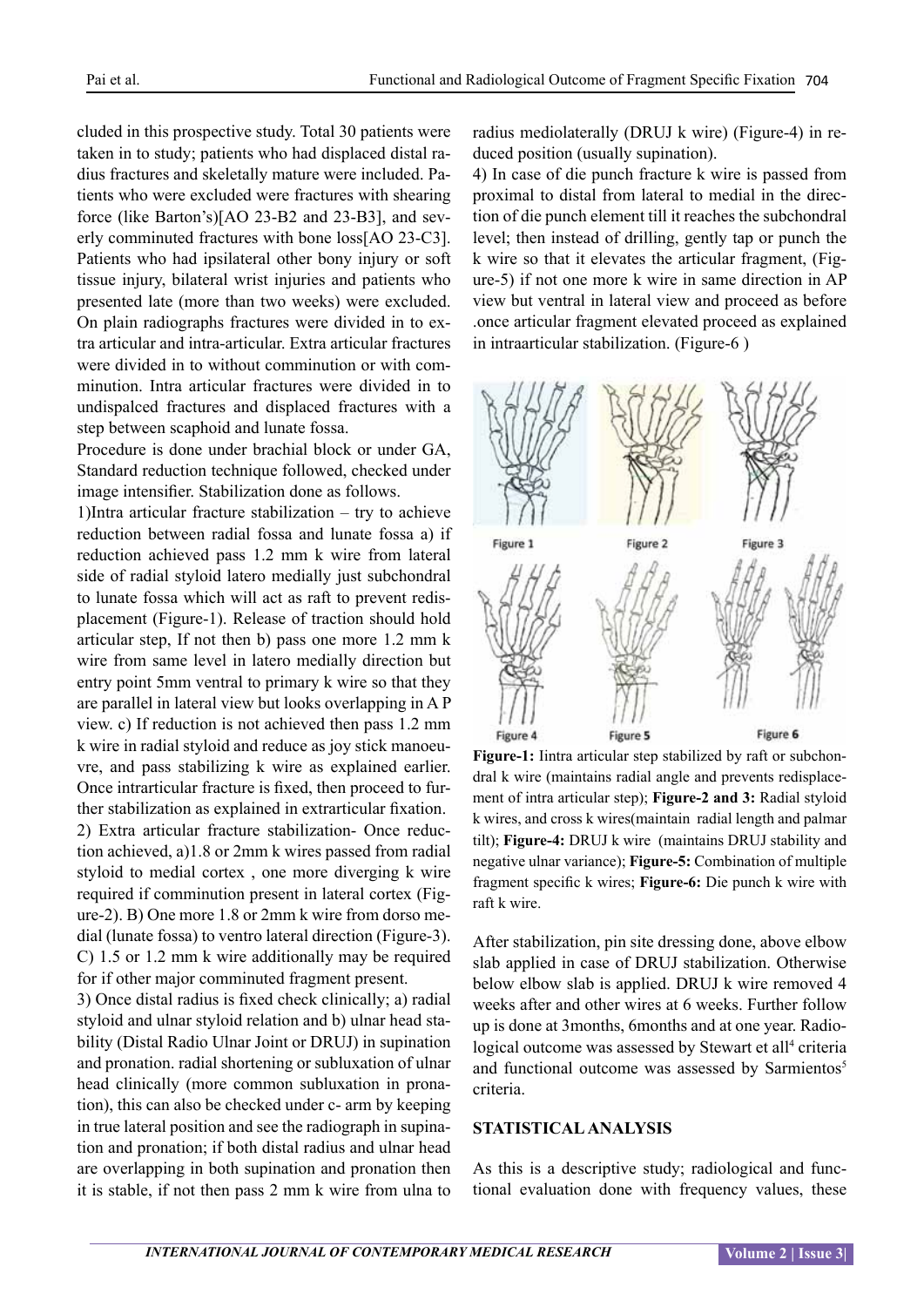frequency distribution represented in Pie chart 1 and table 1.



**Table-1:** Radiological and functional results

#### **Results**

come

In our study, out of 30 patients, 18 patients had RTA ( Road traffic Accident) and 12 had fall at home; age of the patients ranging from 21 years to 64years with mean age of 55 years.17 Patients were male and 13 were female; 60 percent were dominant hand fractures, and 40 percent non-dominant hand. 13 had extra articular fracture 17 had intra articular fracture. Intra op 8 needed DRUJ stabilization. We didn't get any patients with lunate fossa die punch fracture in our series.

One patient had k wire loosening , one patient had skin necrosis around DRUJ wire site(indicating minor supination and pronation occurring despite DRUJ stabilization ) .one patient had causalgia which improved over nine months, One patient had shoulder stiffness ,one patient had numbness around anatomical snuff box and dorsum of thumb.

Radiologically average loss of radial length was 1.2 mm, radial angle 2.3 degree, palmar tilt 4.4 degree and 0.3mm loss in negative ulnar variance.

 Radiologically 12 Patients (40%) had excellent results, 16(53.3%) had good results, 2 (6.6%)had fair results as per Stewart et al<sup>4</sup> radiological criteria. Functionally we used Sarmientos<sup>5</sup> objective plus subjective criteria. 16 patients (53.3%) had excellent results, 12 (40%) had



**X ray-1:** Raft k wire with extra articular fixation; **X ray-**2: Extra articular fracture with DRUJ k wire



**X ray-**3: Extra articular cross k wire with DRUJ k wire ; **X ray-4:** Intra articular fracture with raft k wire and DRUJ k wire

the good, 1(3.3%) had fair and one (3.3%) had poor functional result. [Pie chart 1] (Table 1).

# **Discussion**

The goal of treatment for displaced distal radius fracture like any other fracture is to restore the functional and anatomical originality ,with full restoration of wrist and hand function. Four methods that are usually followed in treating distal radial fractures are 1) closed manipulation and casting. 2) Percutaneous k wiring. 3) External fixation. 4) Open reduction and internal fixation. However there is no universal consensus regarding indications, merits and demerits of each of these modalities. Percutaneous k wire fixation is simple, accepted treatment for both unstable intra articular and extra articular fractures, except for fractures with shearing force and severe bone loss. Closed reduction and cast stabilisation has got higher rate of loss of reduction especially between 7 to 14 days ,hence needs multiple radiographs in initial weeks and need of remanupulation. External fixation is a good option for intra articular fracture but maintaining alignment of meta-diaphyseal fragment is difficult in both planes with unilateral frames. As it is a rigid fixation, over distraction can lead to a) triangular fibrocartilage complex related problems, b) severe stiffness of wrist and hand, c) collapse of fragments once fixator removed.<sup>6</sup> Open reduction and internal fixation is a good choice and helps in early mobilization, but needs good technique and different types of plates are required for different fracture patterns. Intra articular placement of distal screws can lead to restriction